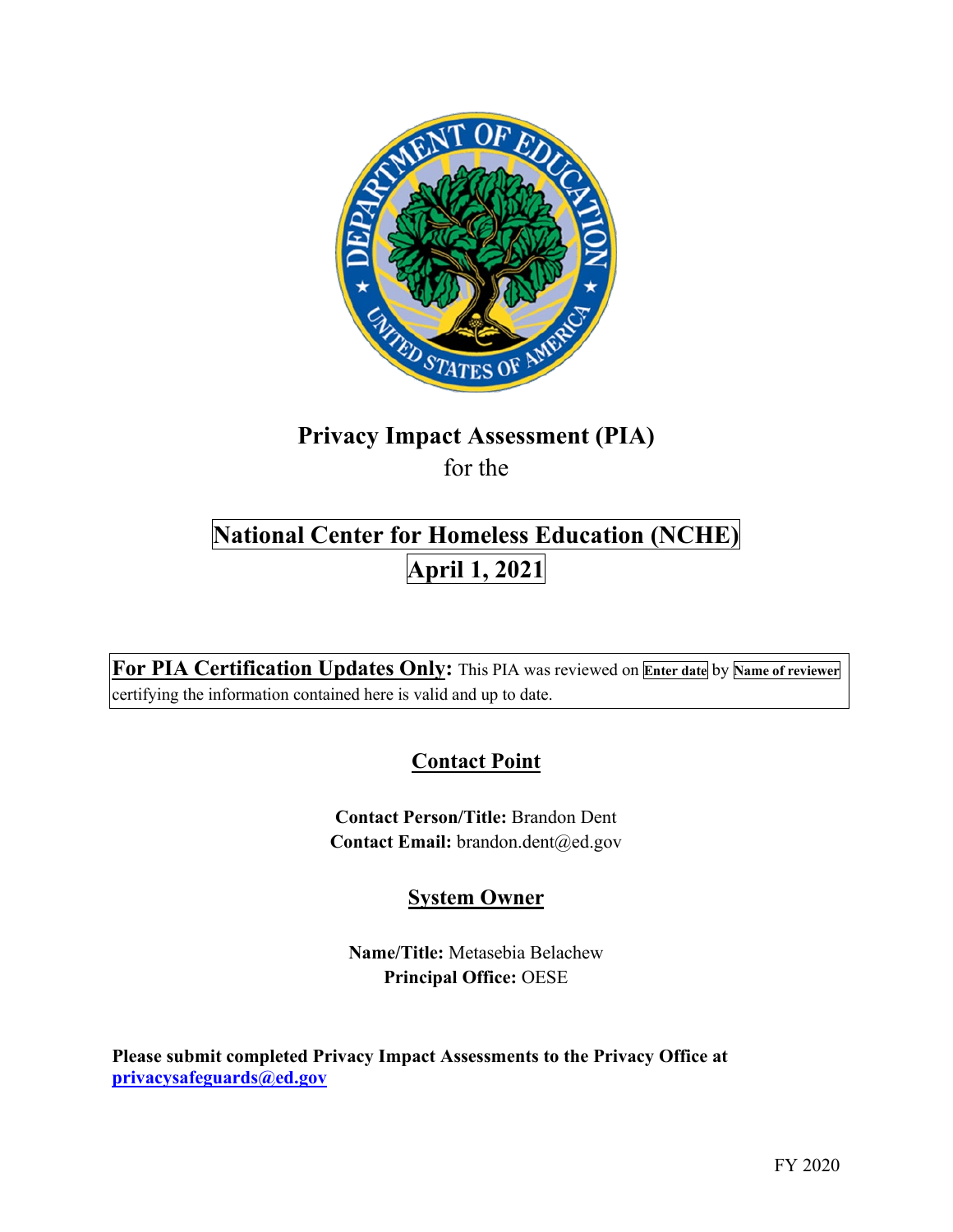*Please complete this Privacy Impact Assessment (PIA) on how personally identifiable information (PII) is collected, stored, protected, shared, and managed electronically by your system. You may wish to consult with your ISSO in completing this document. If a question does not apply to your system, please answer with N/A.* 

#### **1. Introduction**

 **1.1.** Describe the system including the name, acronym, and a brief description of the program or purpose for the system.

or purpose for the system.<br>The National Center for Homeless Education (NCHE) is the U.S. Department of Education (Department) funded technical assistance center that supports the implementation of the Education for Homeless Children and Youth's (EHCY) grant program. The NCHE website [\(https://nche.ed.gov/](https://nche.ed.gov)) provides visitors with information about the EHCY grant program and related programs, including links to relevant Federal resources (including the statutory text of the McKinney-Vento Homeless Assistance Act and non-regulatory guidance authored by the Department) and NCHE-produced technical assistance resources designed to support grantee implementation (including tip sheets, research publications, and training materials). The NCHE website publishes non-identifiable data about students experiencing homelessness—the data are provided in multiple ways, including data aggregated at the national level and data that are state-specific and includes resources to support grantees in collecting, reporting, and analyzing student data, activities which are all required by the Department and statute. NCHE maintains a help line (via both email and phone) for use by grantees, stakeholders, and students and families experiencing homelessness, and the center's website provides information about contacting the help line and NCHE staff directly.

 based personnel, service providers, parents, students, and other interested Primary users of the system are state education agencies (SEAs), which receive EHCY program grants from the Department. Secondary users of the website include local educational agencies (which receive subgrants from SEAs), schoolstakeholders. The secondary users access resources on the website to help ensure that children and youth experiencing homelessness can enroll and succeed in school. The website displays contact information for state homeless education coordinators and NCHE staff. The system also maintains login credentials for NCHE website administrators. The system is hosted in the ADTI-GSS hosting environment, a shared service hosting provider for the Department.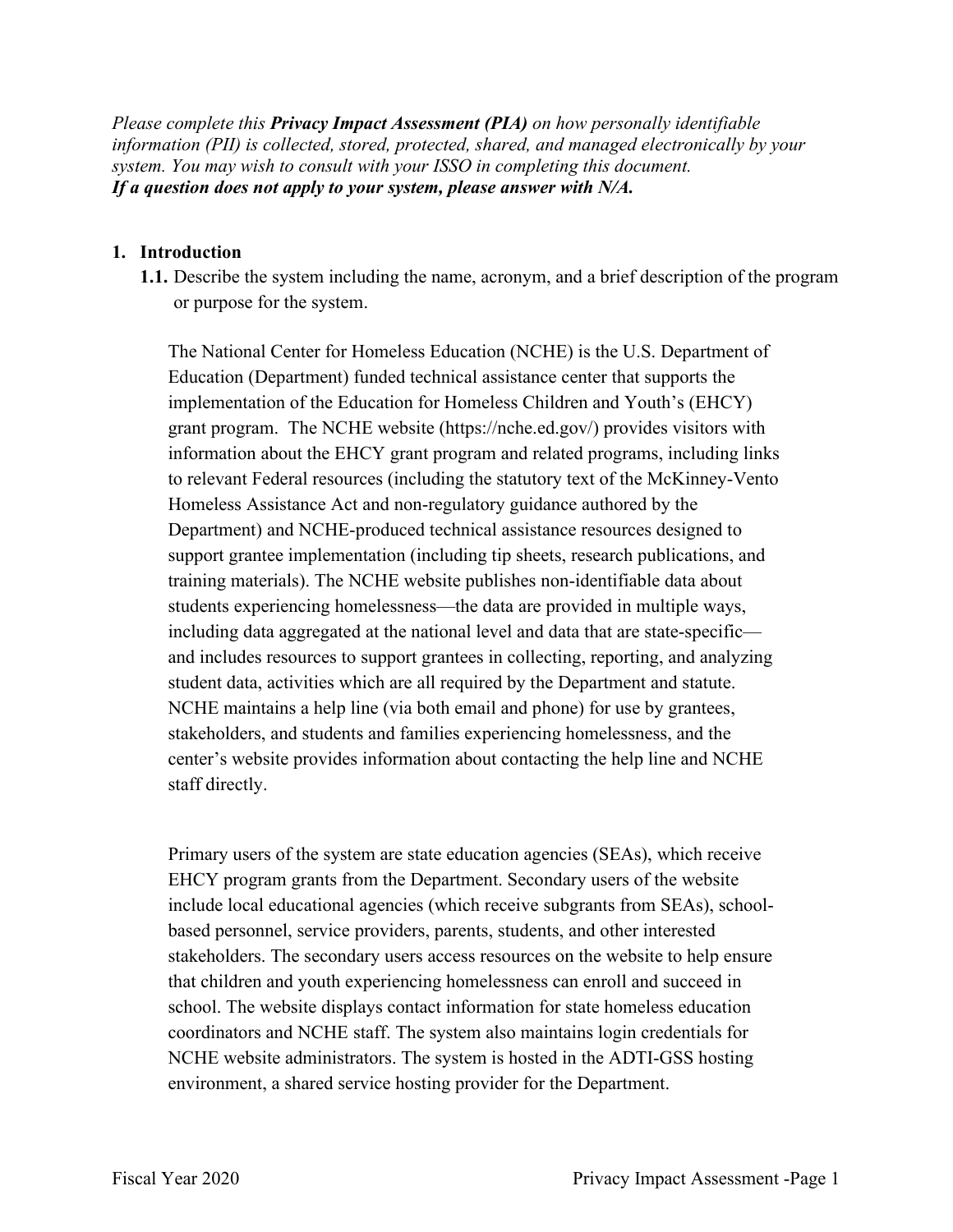**1.2.** Describe the purpose for which the personally identifiable information  $(PII)^{1}$  is collected, used, maintained or shared.

 education of children and youth experiencing homelessness. The Department allocates Information collected is used to disseminate information about state coordinators for the McKinney-Vento funding annually to states based on the state's proportion of the Title I, Part A federal allocation. States must subgrant funds competitively to school districts within the state to be used for program implementation at the district level. Information provided on the website allows the users to contact the state coordinators and NCHE staff personnel.

**1.3.** Is this a new system, or one that is currently in operation?

#### Currently Operating System

**1.4.** Is this PIA new, or is it updating a previous version?

### New PIA

 A recent review of the system determined that the system maintains PII (i.e., contact information for state homeless education coordinators and NCHE staff, as well as login credentials for NCHE website administrators).

**1.5.** Is the system operated by the agency or by a contractor?

#### Contractor

- **1.5.1.** If the system is operated by a contractor, does the contract or other acquisitionrelated documents include privacy requirements?
	- $\Box$  N/A

Yes

place of birth, mother's maiden name, etc. OMB Circular A-130, page 33 <sup>1</sup> The term "personally identifiable information" refers to information which can be used to distinguish or trace an individual's identity, such as their name, social security number, biometric records, etc. alone, or when combined with other personal or identifying information which is linked or linkable to a specific individual, such as date and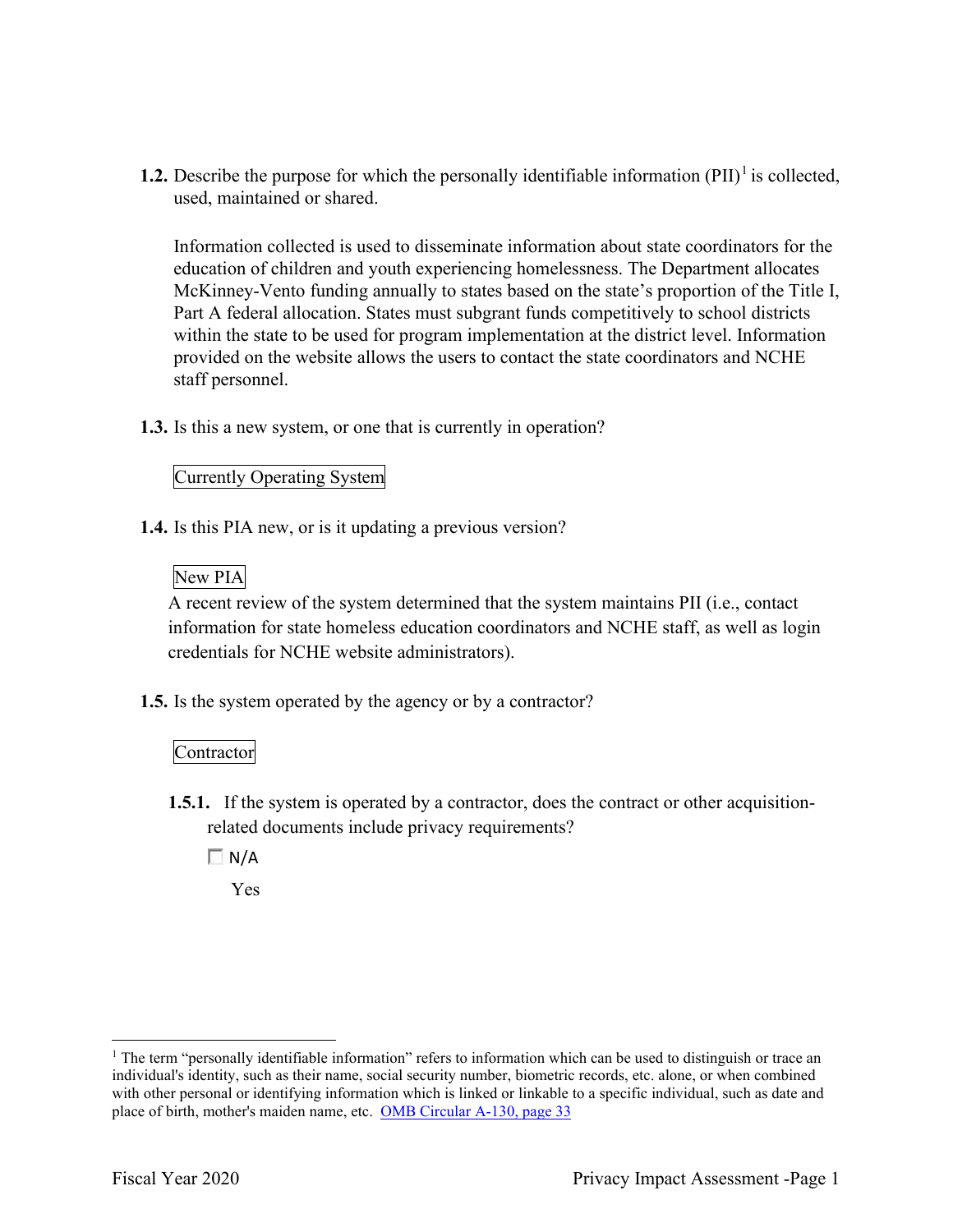## **2. Legal Authorities and Other Requirements**  *If you are unsure of your legal authority, please contact your program attorney.*

 use of data by the system? Please include name and citation of the authority. **2.1.** What specific legal authorities and/or agreements permit and regulate the collection and

The program is authorized Title I, Part A of the Elementary and Secondary Education Act (20 U.S.C. 6301 et seq.), as amended. The program regulations are in the U.S. Code of Federal Regulations at 34 CFR 222. These authorities allow for the establishment and maintenance of the program, including determining Local Education Agency (LEA) eligibility and for auditing eligible LEAs.

### **SORN**

such as a Social Security Number or other identification?<br>No **2.2.** Is the information in this system retrieved by an individual's name or personal identifier

 $\boxtimes$  N/A **2.2.1.** If the above answer is **YES,** this system will need to be covered by Privacy Act System of Records Notice(s)  $(SORN(s))$ .<sup>2</sup> Please provide the SORN name, number, Federal Register citation and link, or indicate that a SORN is in progress.

Click here to enter text.

 **2.2.2.** If the above answer is **NO**, explain why a SORN was not necessary. For Department, etc. example, the information is not retrieved by an identifier, the information is not maintained in a system of records, or the information is not maintained by the

 $\Box$  N/A

A SORN is not required because the information is not retrieved by a name or other identifier.

### **Records Management**

**If you do not know your records schedule, please consult with your records liaison or send an email to [RMHelp@ed.gov](mailto:RMHelp@ed.gov)** 

access and correct any PII maintained by ED. https://connected.ed.gov/om/Documents/SORN-Process.pdf<br>Fiscal Year 2020 Privacy Impact Assessment -Page 1  $2$  A System of Records Notice (SORN) is a formal notice to the public that identifies the purpose for which PII is collected, from whom and what type of PII is collected, how the PII is shared externally (routine uses), and how to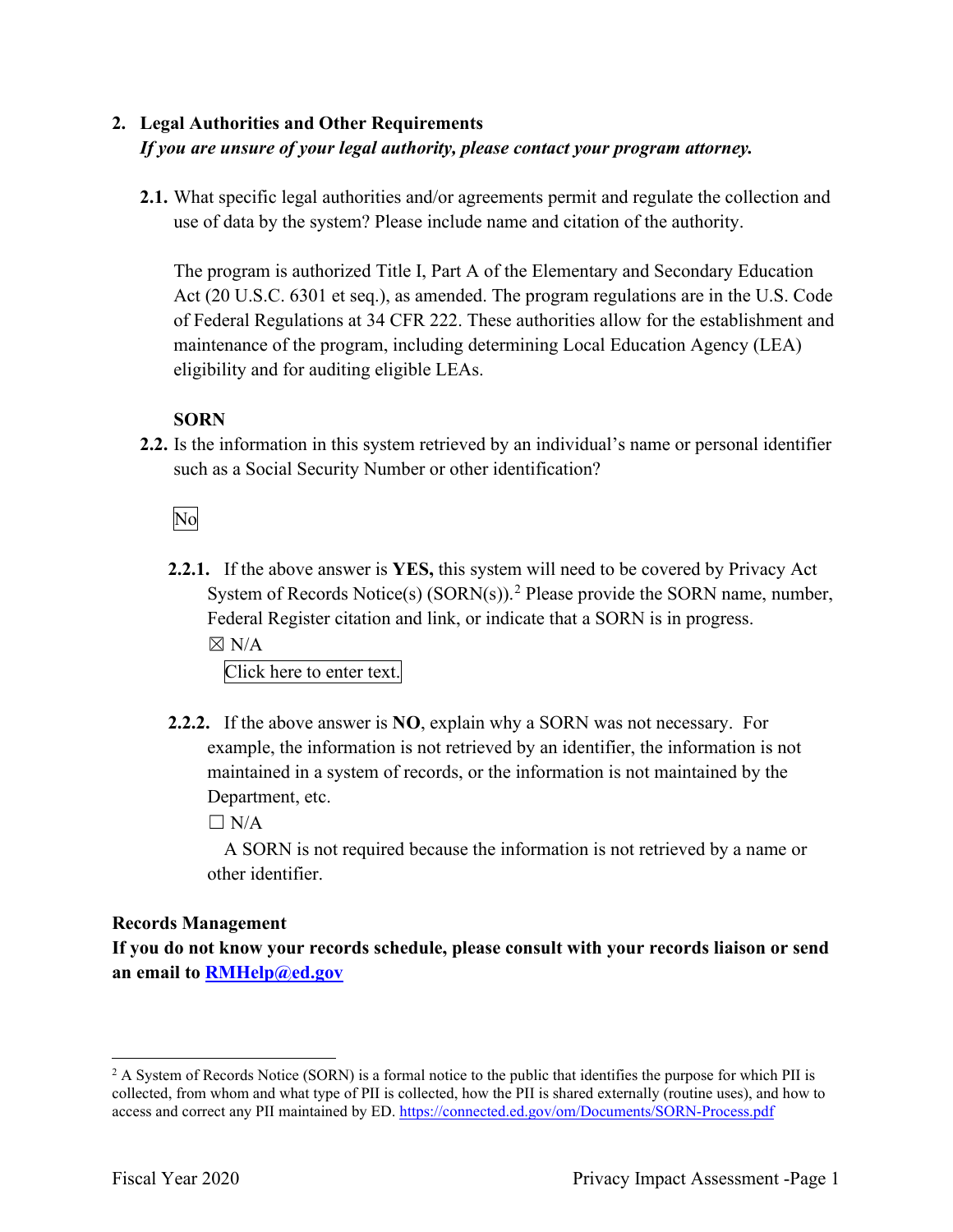**2.3.** What is the records retention schedule approved by National Archives and Records Administration (NARA) for the records contained in this system? Please provide all relevant NARA schedule numbers and disposition instructions.

GRS 3.2, item 030 – Information Systems Security – Records are destroyed 10 years after last action is taken on the file, but longer retention is authorized if required for business use.

**2.4.** Is the PII contained in this system disposed of appropriately, and in accordance with the timelines in the records disposition schedule?

Yes

#### **3. Characterization and Use of Information**

#### **Collection**

- **3.1.** List the specific PII elements (e.g., name, email, address, phone number, date of birth, Social Security, etc.) that the system collects, uses, disseminates, or maintains.
	- • State homeless education coordinators
		- o Name of the Coordinator
		- o Organization address
		- o Organization phone number
		- o Organization fax
		- o Organization email
- **3.2.** Does the system collect only the minimum amount required to achieve the purpose stated in Question 1.2?<br>Yes

 information required to identify and contact the coordinators and staff is collected. State coordinator information and NCHE staff information is collected to allow website visitors to contact them for assistance and information. Only the minimum necessary

**3.3.** What are the sources of PII collected (e.g., individual, school, another agency, commercial sources, etc.)?

State coordinator information is provided by state coordinating offices. NCHE staff information is provided by NCHE staff.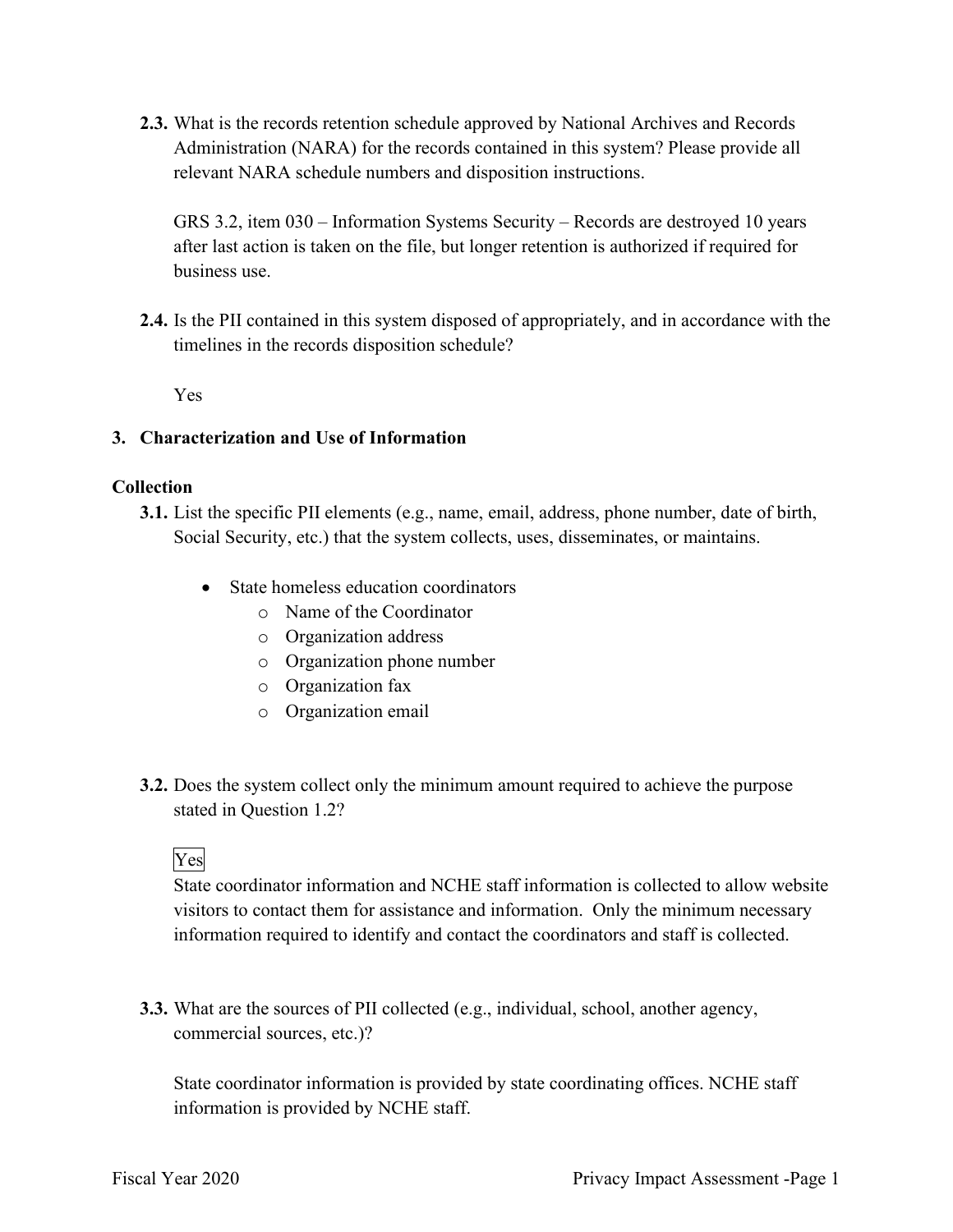**3.4.** How is the PII collected from the stated sources listed in Question 3.3 (e.g., paper form, web page, database, etc.)?

Program officers directly contact state coordinating offices to collect information on state coordinators and add it to the webpage. NCHE staff send contact information directly to the website administrators to be posted. This information is reviewed on an annual basis or when staff turnover occurs and NCHE staff are notified of the change.

**3.5.** How is the PII validated or confirmed to ensure the integrity of the information collected?<sup>3</sup> Is there a frequency at which there are continuous checks to ensure the PII remains valid and accurate?

 as required for managing a Title I, Part A program. The program office is responsible for making updates and ensuring the data on the website are correct. NCHE staff send the The program office directly contacts the state coordinating offices to verify the contacts information directly. As it is their own contact information, it is likely to be correct.

**Use** 

**3.6.** Describe how the PII is used to achieve the purpose stated in Question 1.2 above.

 agencies and to assist in providing comprehensive services to homeless children and Coordinating office and point of contact information for both state coordinators and NCHE staff is posted on the website to allow coordination and collaboration with local youths and their families.

 **3.7.** Is the system using PII for testing/researching new applications or information systems prior to deployment or for training employees?<br>No

**3.7.1.** If the above answer is **YES,** what controls are in place to minimize the risk and protect the data?

 $\boxtimes$  N/A Click here to enter text.

#### **Social Security Numbers**

and communication with the individual whose information it is. <sup>3</sup> Examples include restricted form filling, account verification, editing and validating information as it's collected, and communication with the individual whose information it is.<br>Fiscal Year 2020 Privacy Impact Assessment -Page 1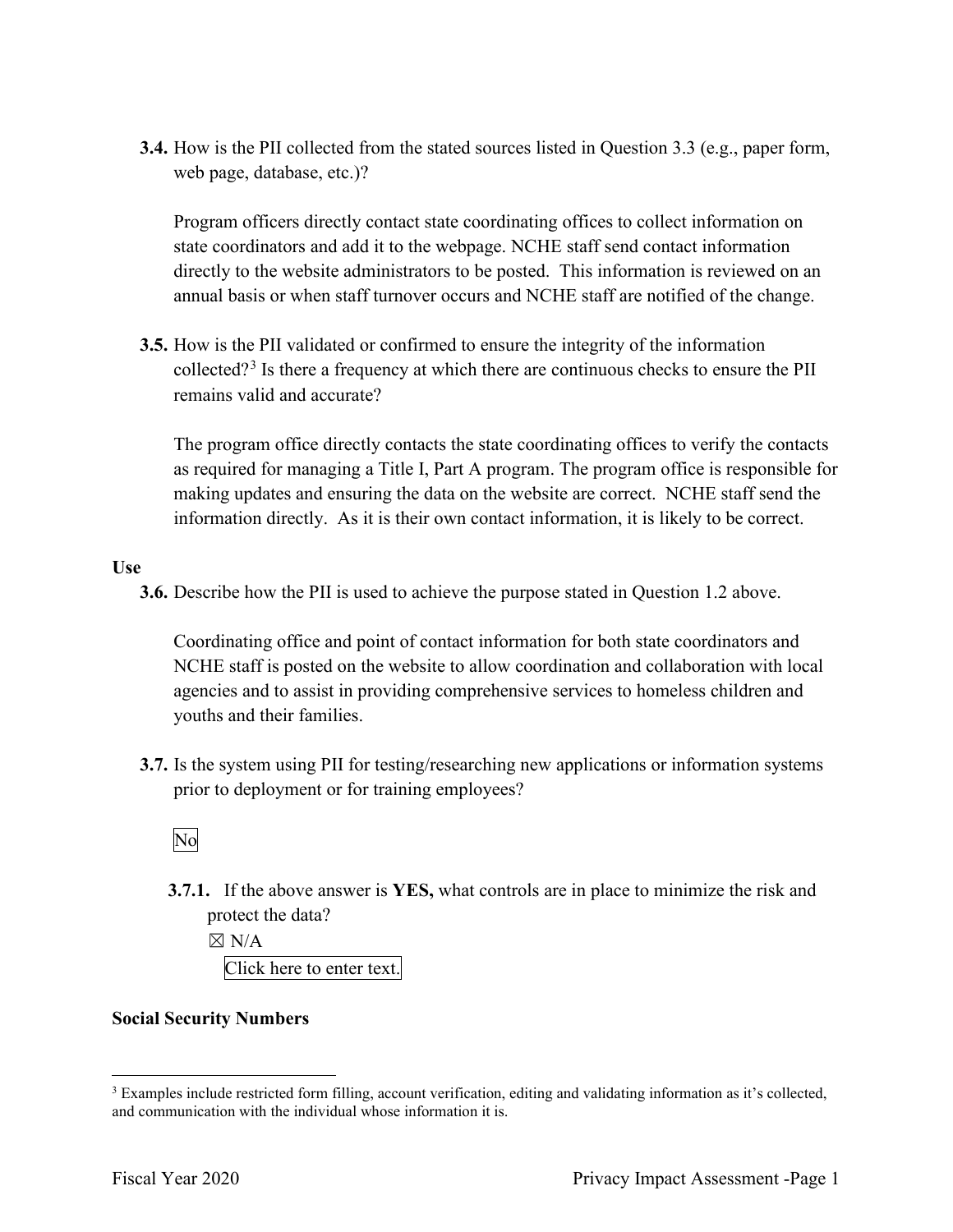*It is the Department's Policy that, in order to collect Social Security Numbers, the System Owner must state the collection is: 1) authorized by law, 2) necessary for an agency purpose, and 3) there is no reasonable alternative.* 

 **3.8.** Does the system collect Social Security Numbers? Note that if the system maintains Social Security Numbers but does not explicitly collect them, answer 3.8.1 to address the purpose for maintaining them.

No

**3.8.1.** If the above answer is **YES**, explain the purpose for its collection, and how the SSN will be used.

 $\boxtimes$  N/A

System does not collect SSN

 **3.8.2.** Specify any alternatives considered in the collection of SSNs and why the alternatives were not selected.

 $\boxtimes$  N/A Click here to enter text.

#### **4. Notice**

 its collection (e.g., direct notice, such as a Privacy Act Statement (if applicable) or public notice, such as a SORN, PIA,)? If notice is not provided, explain why not. **4.1.** How does the system provide individuals with notice about the collection of PII prior to

Website visitors do not submit any information using the website. NCHE staff and state coordinators provide their contact information explicitly so that it can be publicly displayed. They are notified of this purpose when the information is collected as specified under the contract between the Department of Education and the state in question. Additionally, this Privacy Impact Assessment provides notice.

**4.2.** Provide the text of the notice or the link to the webpage where the notice is posted if notice is provided other than by SORN or PIA.

 Click here to enter text.  $\boxtimes$  N/A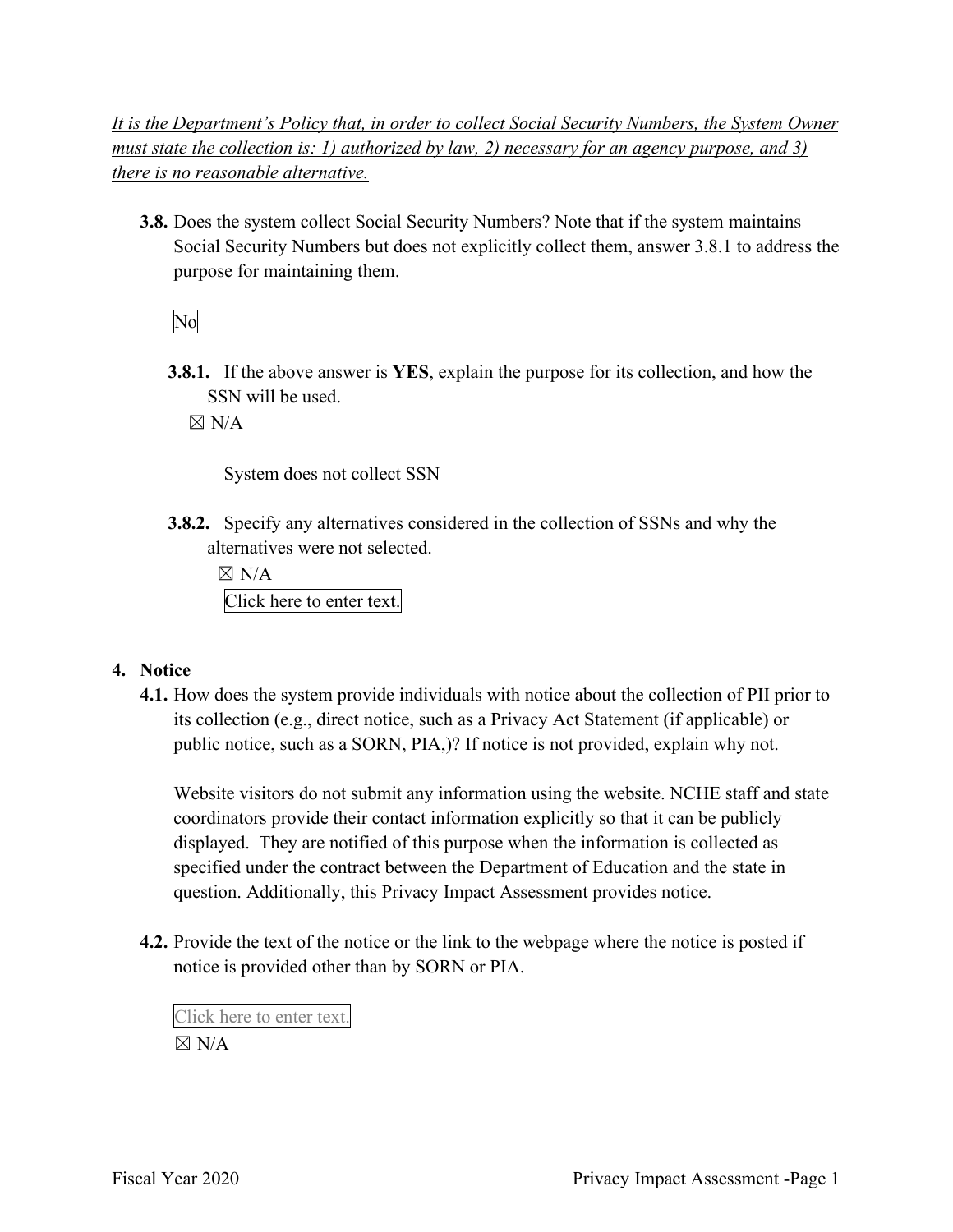**4.3.** What opportunities are available for individuals to consent to uses (including new uses of previously collected PII), decline to provide PII, or opt out of the project?

part in the program. NCHE staff voluntarily provide this information so that they can be contacted to provide assistance and information. The coordinating officers are required to submit the information as a requisite for taking

 are aware of and can consent to, where feasible, these changes? **4.4.** Is the notice referenced in Question 4.1 reviewed and revised when there are changes in the practice, policy, or activities that affect the PII and privacy to ensure that individuals

Yes

#### **5. Information Sharing and Disclosures**

#### **Internal**

 **5.1.** Will PII be shared internally with other ED principal offices? If the answer is **NO**, please skip to Question 5.4.

No

**5.2.** What PII will be shared and with whom?

 $\boxtimes$  N/A Click here to enter text.

 organizations? **5.3.** What is the purpose for sharing the specified PII with the specified internal

 $\boxtimes$  N/A

Click here to enter text.

#### **External**

**5.4.** Will the PII contained in the system be shared with external entities (e.g. another agency, school district, the public, etc.)? If the answer is **NO**, please skip to Question 6.1.

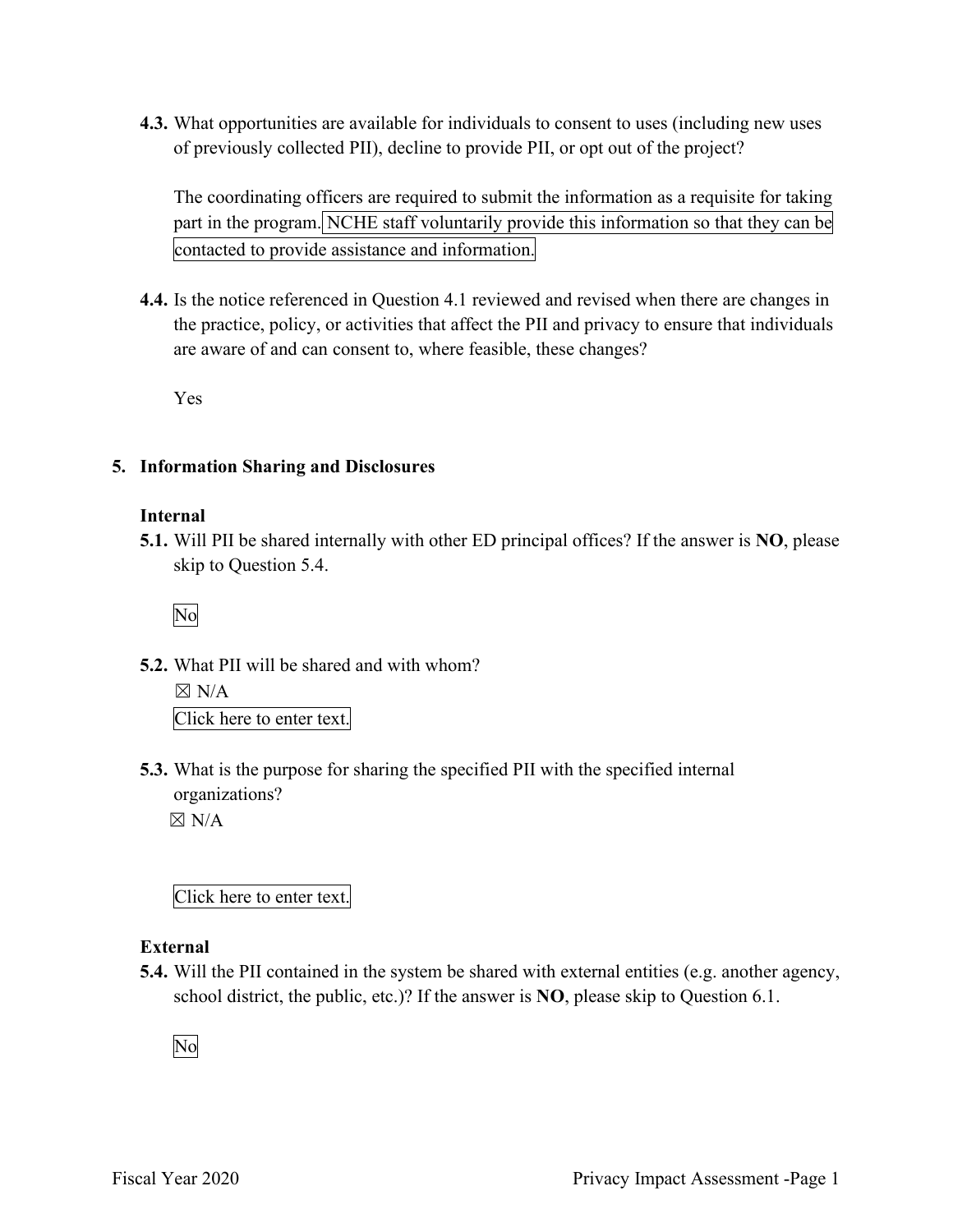**5.5.** What PII will be shared and with whom? List programmatic disclosures only.<sup>4</sup> **Note: If you are sharing Social Security Numbers externally, please specify to whom and for what purpose**.

 $\boxtimes$  N/A Click here to enter text.

 $\boxtimes$  N/A **5.6.** What is the purpose for sharing the PII with the specified external entities?

Click here to enter text.

**5.7.** Is the sharing with the external entities authorized?

 $\boxtimes$  N/A Click here to select.

**5.8.** Is the system able to provide and retain an account of any disclosures made and make it available upon request?

 $\boxtimes$  N/A Click here to select.

 **5.9.** How is the PII shared with the external entity (e.g. email, computer match, encrypted line, etc.)?

 $\boxtimes$  N/A Click here to enter text.

 with another agency? **5.10.** Is the sharing pursuant to a Computer Matching Agreement (CMA), Memorandum of Understanding (MOU), or other type of approved sharing agreement

 $\boxtimes$  N/A

Click here to select.

**5.11.** Does the project place limitation on re-disclosure?

 $\boxtimes$  N/A

Click here to select.

#### **6. Redress**

**6.1.** What are the procedures that allow individuals to access their own information?

<sup>&</sup>lt;sup>4</sup> If this information is covered by Privacy Act System of Records Notice (SORN) please list only relevant programmatic disclosures listed under the Routine Uses section.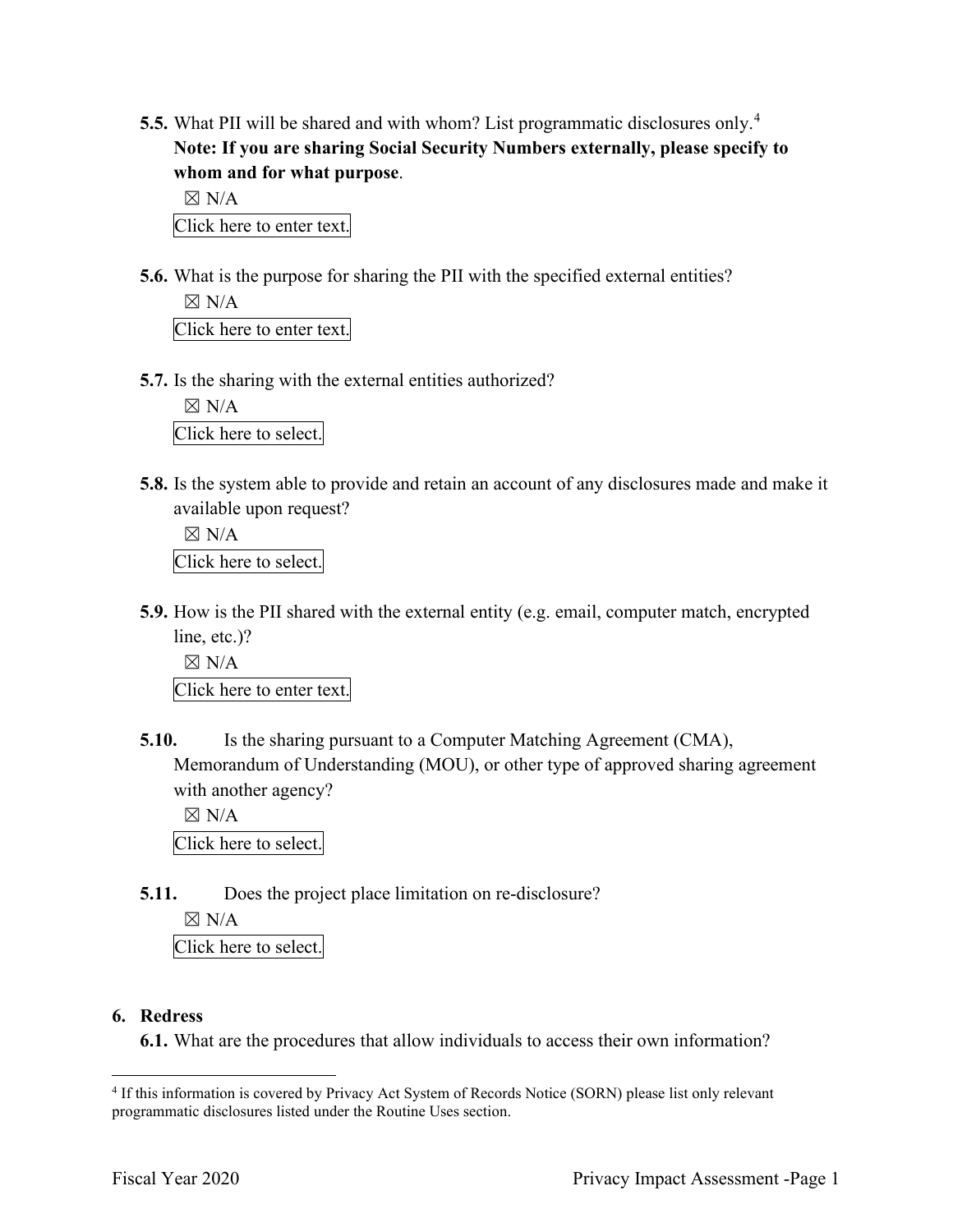State coordinators and NCHE staff can access the website to view their information.

**6.2.** What procedures are in place to allow the subject individual to correct inaccurate or erroneous information?

 State coordinators must contact the Federal program officer to make changes to the information they provided. NCHE staff may contact the website administrator.

**6.3.** How does the project notify individuals about the procedures for correcting their information?

 the Department of Education and the state in question.. NCHE staff provide the Federal program officer will notify the state coordinator by email about the procedures for correcting their information as specified under the contractual arrangement between information directly to the website administrators, and so would be aware to reach out if changes are needed.

#### *7.* **Safeguards**

#### *If you are unsure which safeguards will apply, please consult with your ISSO.*

 system and build privacy extensions to the extent feasible? **7.1.** Does the principal office work with their CSO/ISSO to build privacy & security into the

Yes

**7.2.** Is an Authority to Operate (ATO) required?



**7.3.** Under NIST FIPS Pub. 199, what is the security categorization of the system: **Low, Moderate, or High?** 

 $\Box$  N/A Low

**7.4.** What administrative, technical, and physical safeguards are in place to protect the information?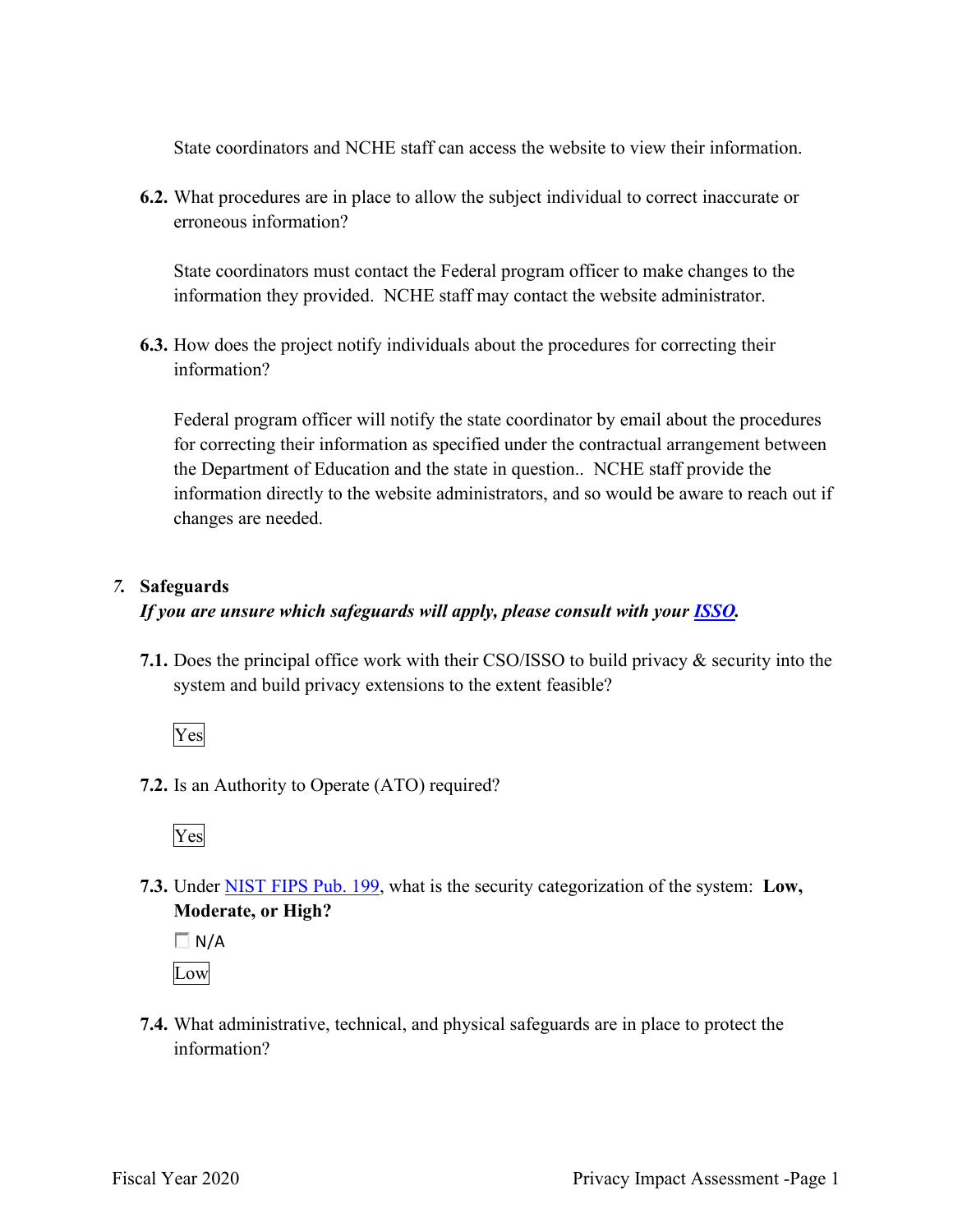User access is managed NCHE Center program office. NCHE only supports communication using the latest secured Transport Layer Security protocols. The system does not collect data from other systems or share data with other systems. All personnel working with NCHE have to agree to established rules of behavior. Personnel in system administration and support roles must complete personnel background screening and complete additional training including role-based, incident response, and disaster recovery training.

 Technology (NIST) standards. Physical security is inherited and maintained by the ADTI-General Support System. NCHE technical and administrative controls comply with the Federal Information Security Modernization Act requirements and with National Institute of Standards and

 **7.5.** Is the information in the system appropriately secured in accordance with the IT security requirements and procedures as required by Federal law and policy?



**7.6.** Has a risk assessment been conducted where appropriate security controls to protect against that risk have been identified and implemented?



 ensure the security controls continue to work properly at safeguarding the PII. **7.7.** Please describe any monitoring, testing or evaluation conducted on a regular basis to

 The system undergoes monthly scans and annual security assessment reviews and is continuously monitored using endpoint protection tools.

#### **8. Auditing and Accountability**

 **8.1.** How does the system owner assess and ensure that the PII is used in accordance with stated practices in this PIA?

 Management Framework process and receiving an authorization to operate (ATO). The NCHE system owner ensures that the information is used following stated practices in this PIA through several methods. One method is completing the Department's Risk Under this process, a variety of controls are assessed by an independent assessor to ensure the NCHE application and the data residing within are appropriately secured and protected. One third of all NIST security controls are tested each year, and the entire system's security is re-evaluated every three years. The PIA is reviewed and updated on